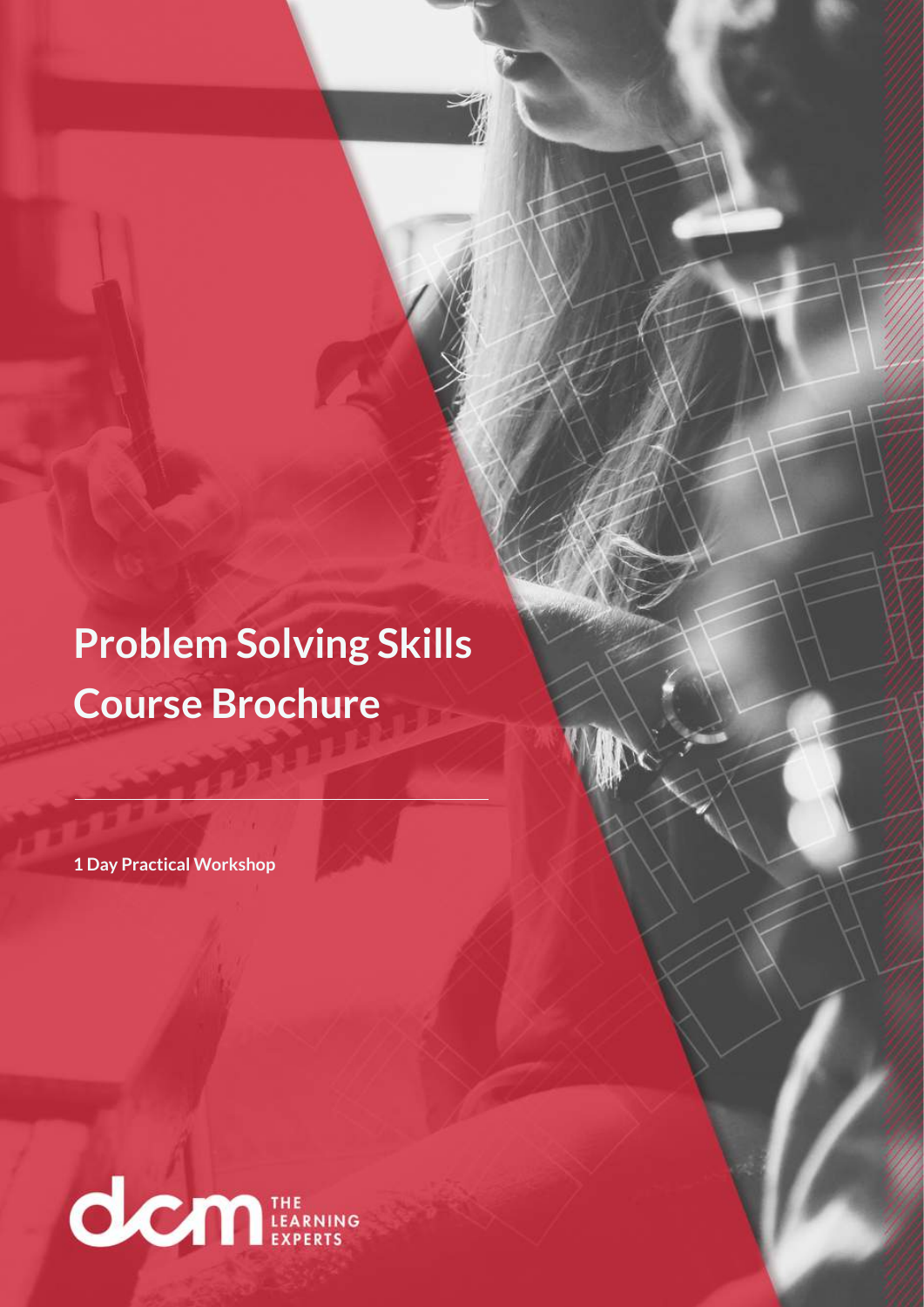# Contents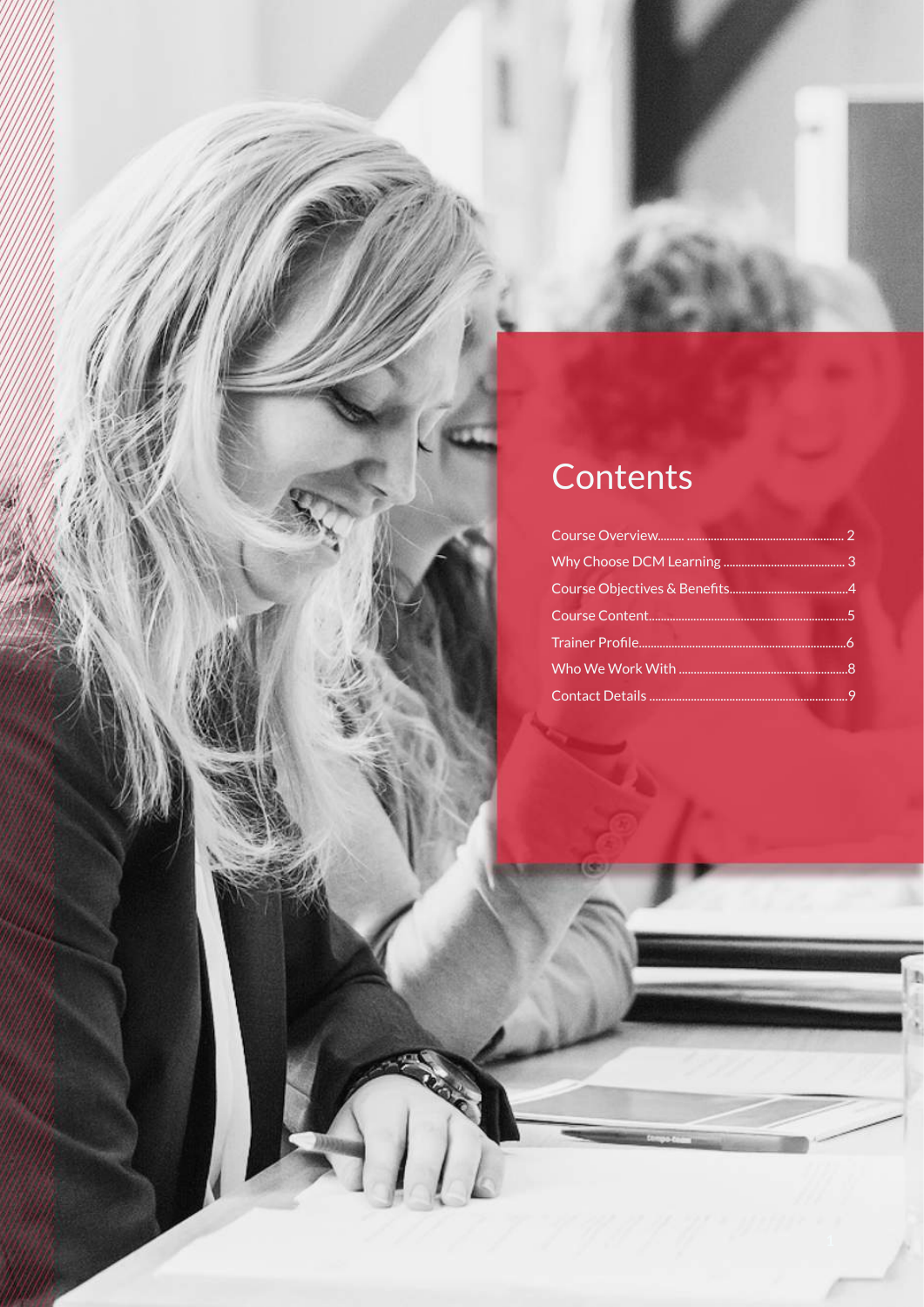## The Right Fit......For You

**The Problem Solving Skills course has been designed to allow learners to seek out fresh perspectives and explore innovative solutions to their problems so they can can overcome obstacles and reach their goals.**

Our one day **Problem Solving Skills** course will give learners an overview of the entire **problem-solving and decision making process**, giving them the skills needed to identify problems at their roots and provides the **key tools and techniques needed** to go about solving the problem or making a decision before it escalates.

Designed around the **7-step problem solving model**, this course is structured so that learners receive a strong element of **practical activities and exercises**. This helps to reinforce the theoretical content, thus equipping learners with the **fundamental aspects of creative problem solving**.

We have the benefit of working with multiple teams in a variety of organisational settings and have helped them to **develop and enhance their problem solving skills** to get the job done in a professional and efficient manner.

*"Everyone thought Andrew was great and the course really developed their skills as internal trainers."*

*"We are all very happy with the training "Great exercises, very relaxed and great carried out last week & will definitely be models to explain, learning process and in contact in the future."*

**Aoife O'Rourke, Key Account**

*delivery of the information."*

**Jonathan Latimer, Fleet Training**

**Instructor, City Jet**

**Dearbhla Casey, HR Manager, Irish Country Meats**











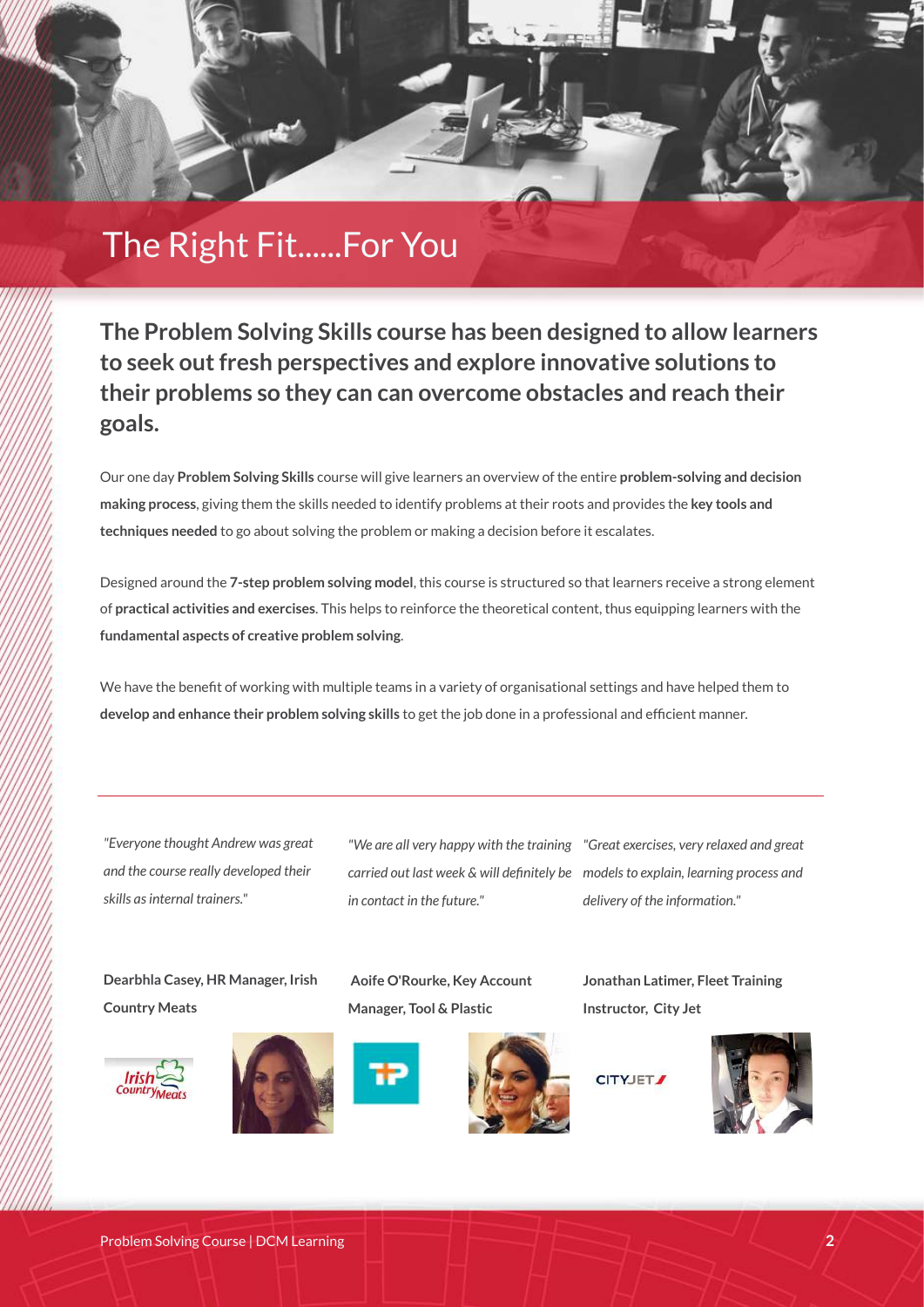

## Why Choose Our Problem Solving Skills Course

DCM Learning's Problem Solving Skills course has been designed to allow learners to seek out fresh perspectives and explore innovative solutions to their problems so they can can overcome obstacles and reach their goals. This course is structured so that learners receive a strong element of practical activities and exercises.

#### **Specific reasons to choose this course:**



**Experienced:** We have trained over 231 individuals successfully in Problem Solving Skills over the last two years.



**Support:** 15 full-time training consultants plus support staff (21 in total). We are large enough to be well resourced but small enough to care.



**Excellent Trainers:** Our trainers combine professional training know-how with relevant experience in their chosen training field.



**Quality Assured Training:** Make sure you Safeguard Your Training Investment. DCM offer courses accredited by national and international certification bodies, including QQI, PMI, IASSC, and Scrum.org.

#### **You're in Good Company**

We have delivered our Problem Solving Skills programme to the biggest brands in Ireland including Google, Intel, Central Bank of Ireland, ESB, Football Association of Ireland and Abbott so you can have confidence in our ability to deliver the results you want to achieve.

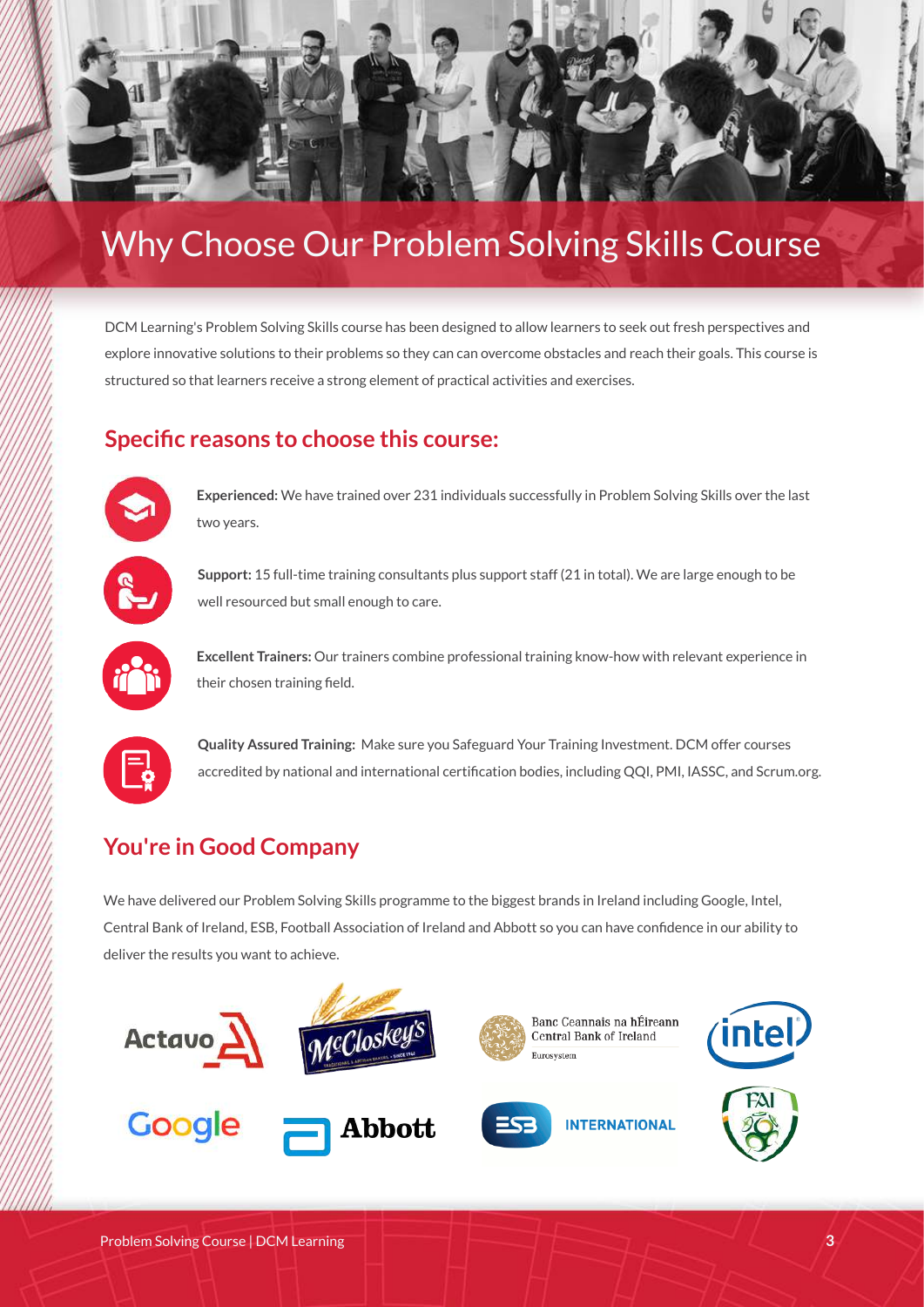## Problem Solving Skills Course Outline

#### **COURSE OVERVIEW**

**Click to add content...** 

This course will give learners an overview of the entire problem-solving and decision making process, giving them the skills needed to identify problems at their roots and provides the key tools and techniques needed to go about solving the problem or making a decision before it escalates.

Designed around the 7-step problem solving model, this course is structured so that learners receive a strong element of practical activities and exercises. This helps to reinforce the theoretical content, thus equipping learners with the fundamental aspects of creative problem solving.

#### **LEARNING OUTCOMES**

By the end of the course each learner will be able to:

- Identify one or more problems to solve
- Create a problem statement
- Develop criteria to evaluate solution to the problem
- Identify potential solutions.
- Select the best solution
- Implement solutions and ex-post evaluation of chosen solution
- Use problem solving tools and know to apply them

Below you will find a proposed course outline detailing all the topics covered on the training programme.

RE HOUR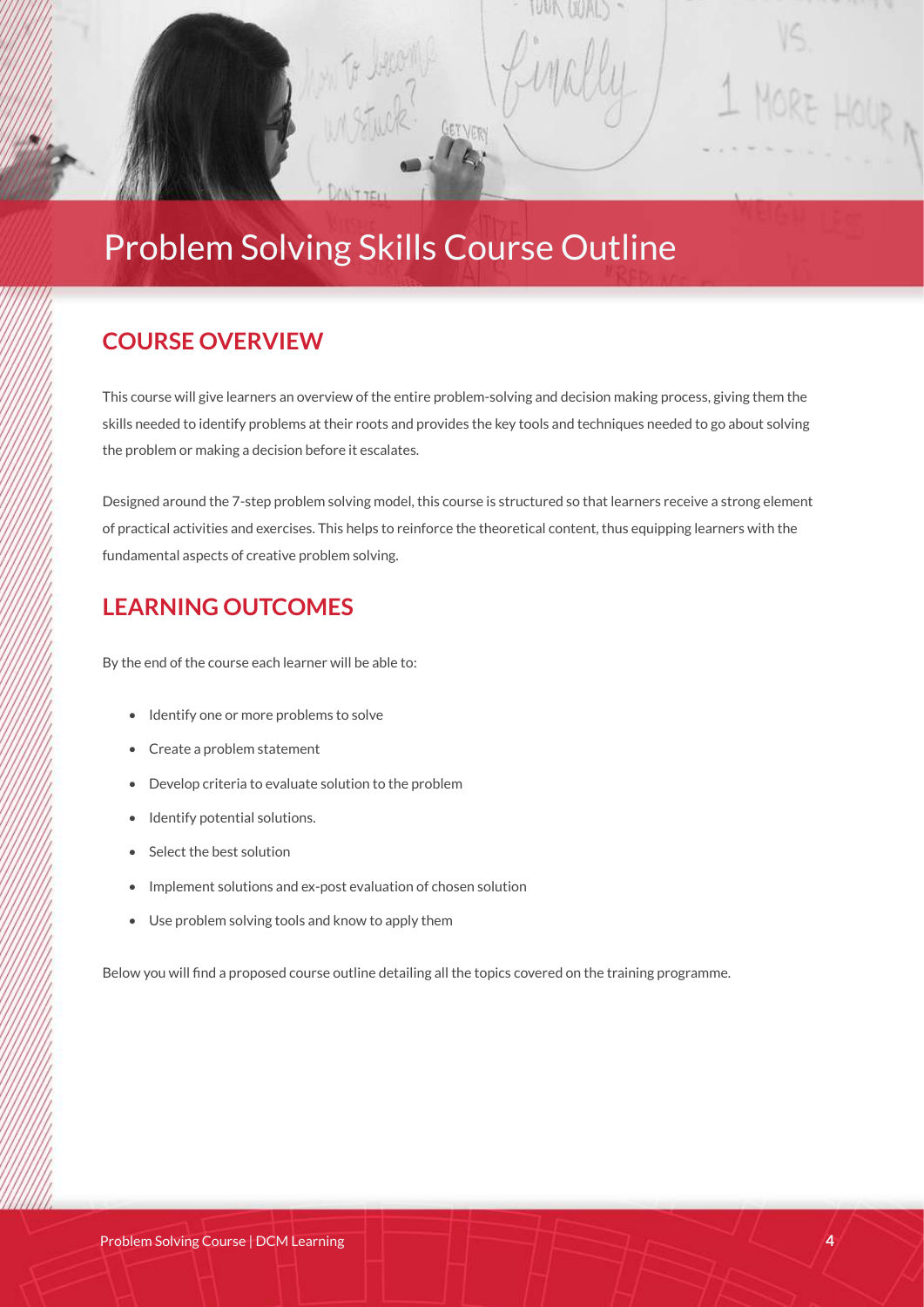

# Problem Solving Skills Course Outline

#### **TOPIC 1: PROBLEM SOLVING AND DECISION MAKING PROCESS**

- The link between problem solving and decision making
- The elements of an effective problem solving and decision making process
- Defining the problem, clarifying outcomes, identifying and exploring alternatives
- Choosing a strategy, implementing it and managing the follow up
- Problem solving models and how to apply it

#### **TOPIC 2: THE APPROACH TO PROBLEM SOLVING**

- Understanding your preferred way of approaching problems and making decisions
- Know the key issues involved in decision making and what to consider when choosing a solution
- Observing and understanding the group or individual decision making process
- Identify the key issues involved in decision making
- How To Make The Right Decision At The Right Time

#### **TOPIC 3: CAUSE ANALYSIS**

- Methods to Identifying problems
- The importance of working in teams when solving problems
- Assessing alternatives / options
- How to develop a model / tool for solving problems in work situations
- Plan, Do, Check, Act
- Implement solution and create action plan

#### **TOPIC 4: PRACTICAL TEAM BASED EXERCISES**

• Role Play Exercises reflecting problems faced in the workplace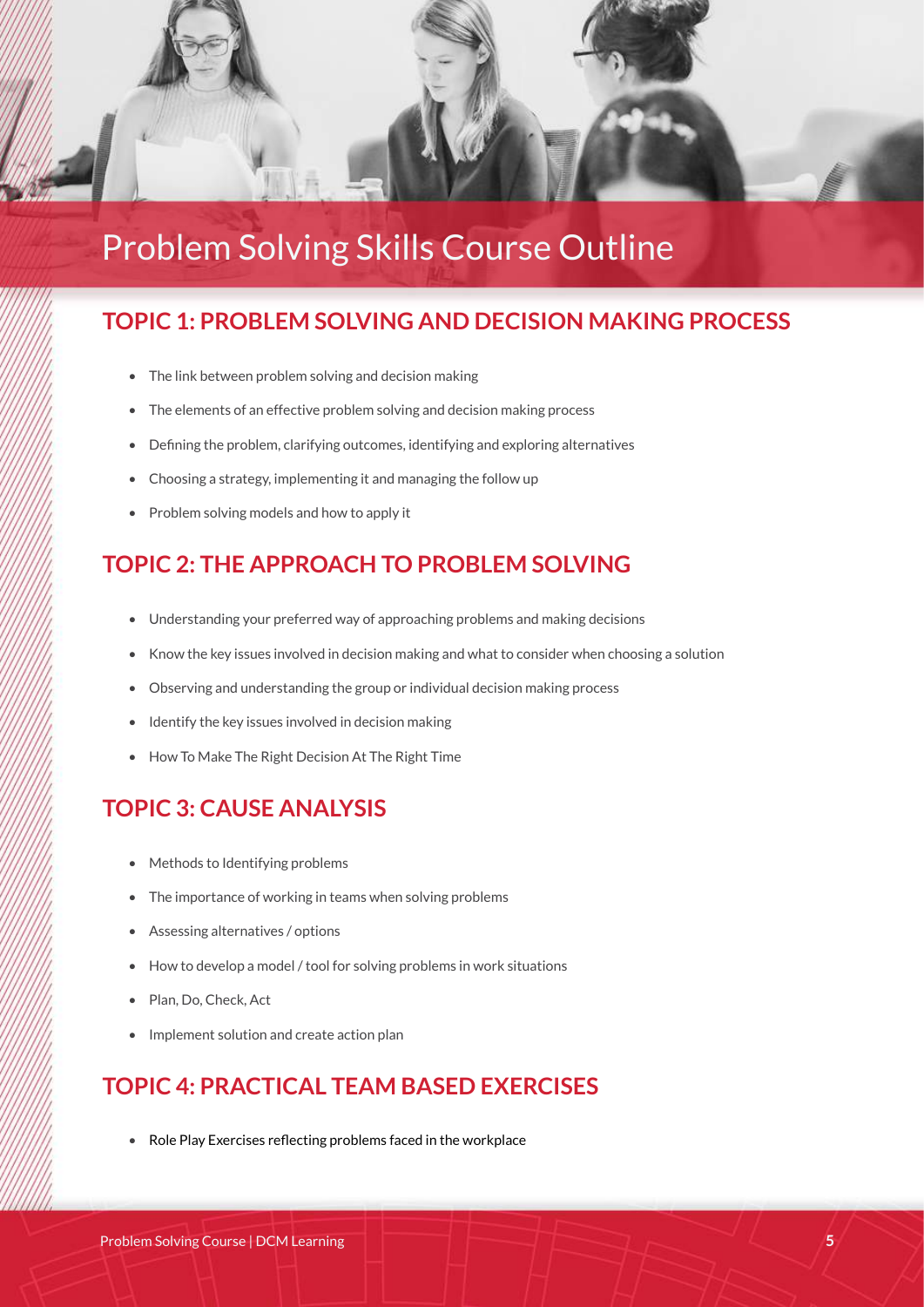

### **Andrew Woods Training Associate**

Andrew is a Trainer, Consultant and Executive Coach with expertise built through a 20-year successful track record in Leadership, Team Development, Communication Impact and Customer Service Excellence. He is dedicated to providing impactful and sustainable workplace learning by creating authentic and practical learning experiences for clients. He is an Executive / Team Coach and Business Mentor for any size organisation.

His senior management career background provides a solid platform for all his interventions. He is a natural communicator who imparts his knowledge with humor and enthusiasm, encouraging and supporting individuals, teams and organisations to excel.

He has accumulated a wealth of business knowledge and experience across many sectors in local and international markets and has successfully delivered projects and interventions on 4 continents including UK, Australia, New Zealand, USA, Germany, South Africa and Ireland.

Some of Andrew's qualifications and affiliations include:

- A member of the IITD and ICF, he has an advanced qualification in Executive and Career
- Coaching through the Irish Life Coach Institute.
- Belbin (team type) Accredited

*"Just a little note to thank you Andrew for your support with organising and running the training here in Sidetrade. I really enjoyed the session and the feedback I've received is amazing."*



**Niamh Noonan, HR Partner, Sidetrade**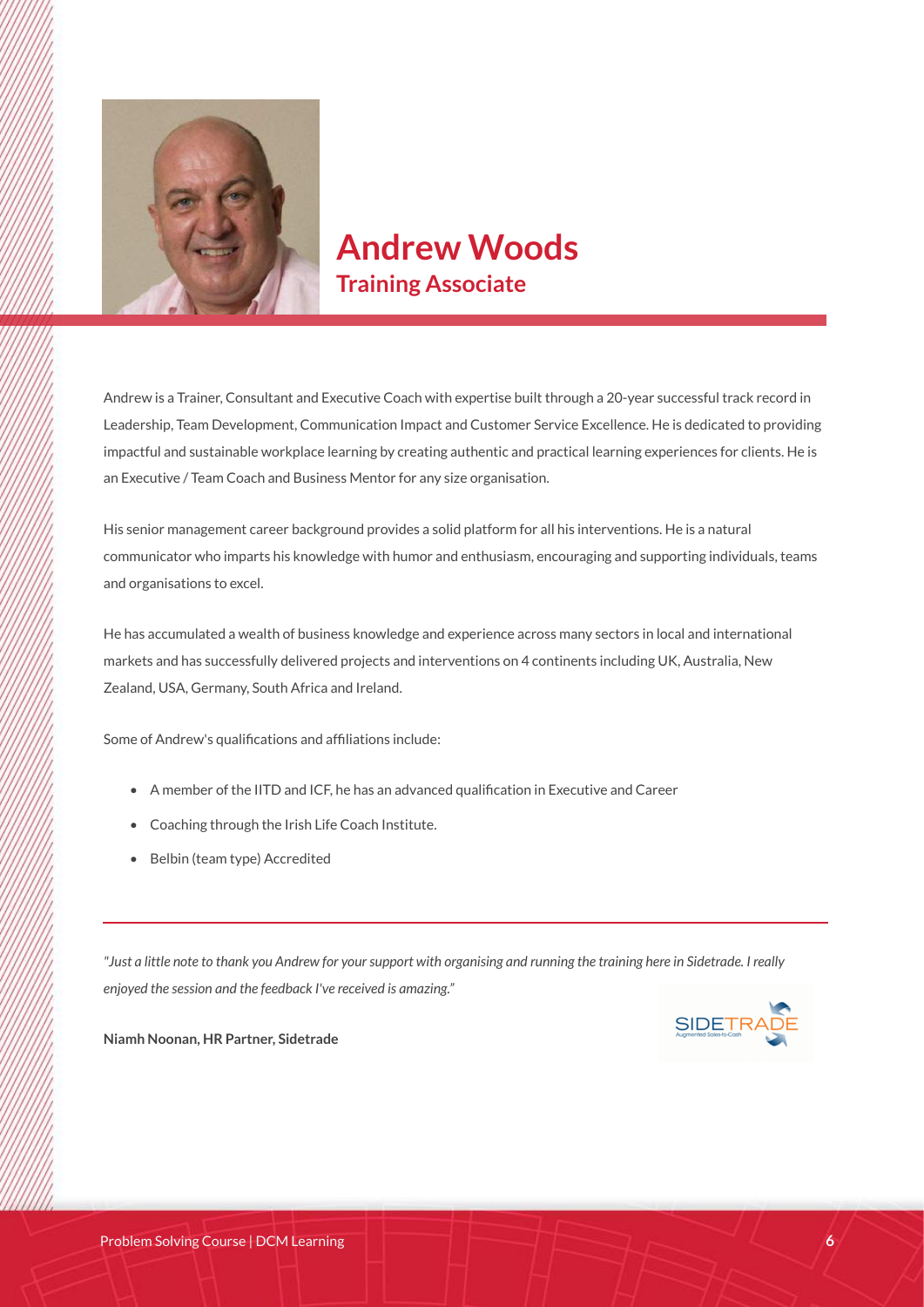

## Inhouse Training, One Size Doesn't Fit All.

#### **Does your team need Problem Solving Skills training? DCM Learning has a full range of training courses and qualifications available for your team and company, in-house or off-site.**

Based on your requirements, we will develop a custom-made training programme and deliver it specifically for your employees in a chosen location - giving them the exact skills and knowledge they need whilst saving on venue hire, travel, time and associated expenses.

Each daily session will be delivered onsite at a location of your choosing over a 7-hour period. We are flexible on group size, but for group sessions we would recommend a maximum of 15 people to allow for the more interactive elements of the course.

Below is an overview of our Inhouse Training Delivery and Costs:

| <b>Details</b>                | 1 Day Training           | 2 to 5 Days Training      | 6+ Days Training          |
|-------------------------------|--------------------------|---------------------------|---------------------------|
| Cost                          | €1,095 per day           | €995 per day              | €895 per day              |
| <b>Materials</b>              | Included                 | Included                  | Included                  |
| <b>Travel Expenses</b>        | Included                 | Included                  | Included                  |
| <b>Areas Covered</b>          | All Counties             | All Counties              | <b>All Counties</b>       |
| Customisation                 | Course Customised        | Course Customised         | Course Customised         |
| Survey                        | Pre & Post Course Survey | Pre & Post Course Survey  | Pre & Post Course Survey  |
| <b>Account Management</b>     |                          | Dedicated Account Manager | Dedicated Account Manager |
| <b>Free Public Course</b>     |                          | 1 Free Place              | 3 Free Places             |
| <b>Public Course Discount</b> |                          | 15%                       | 25%                       |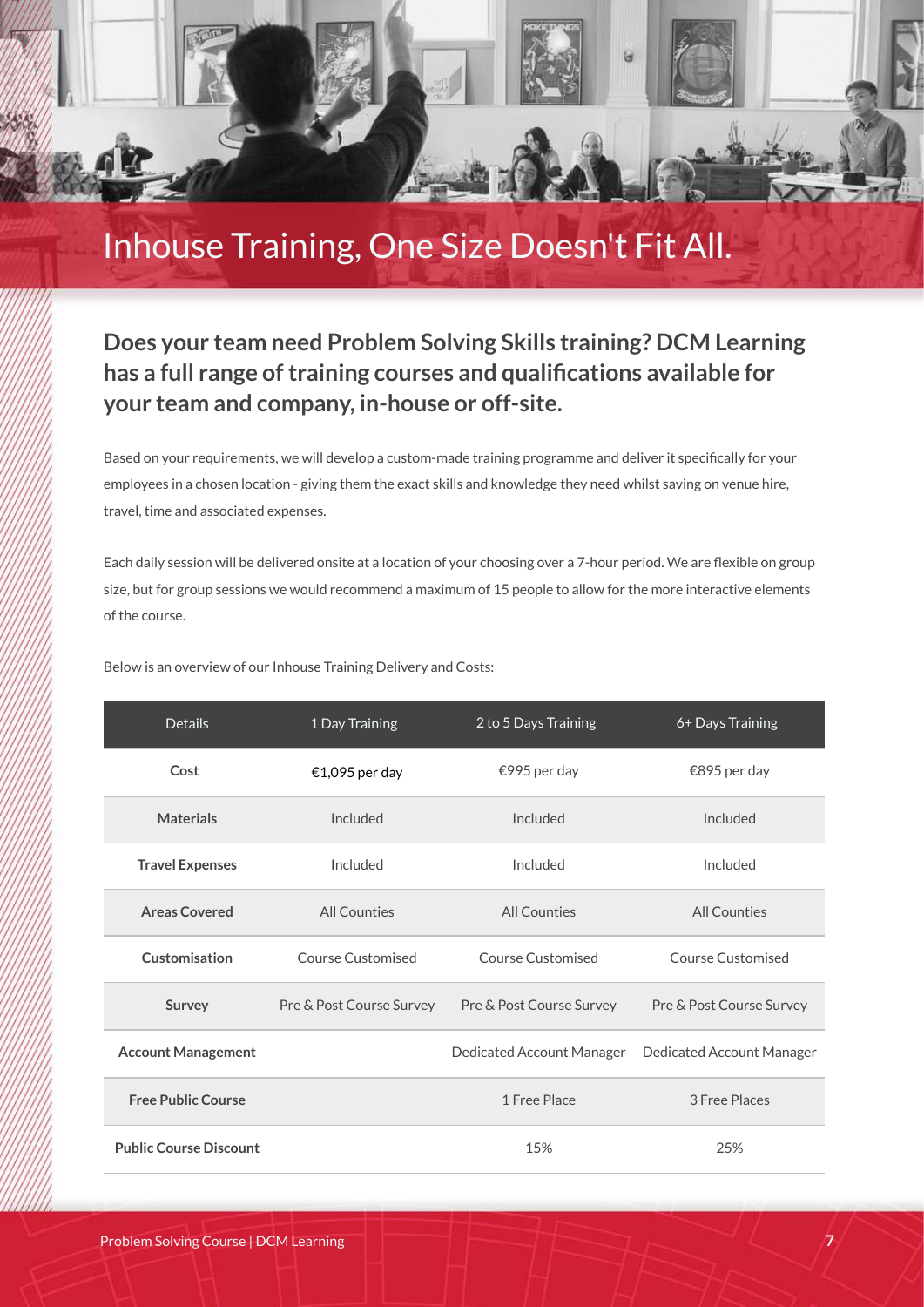

## Who We Work With

We train organisations of all shapes and sizes, from small businesses up to global enterprises. But we never forget that every individual matters, and we make sure that every learner gets what they need to reach their potential.